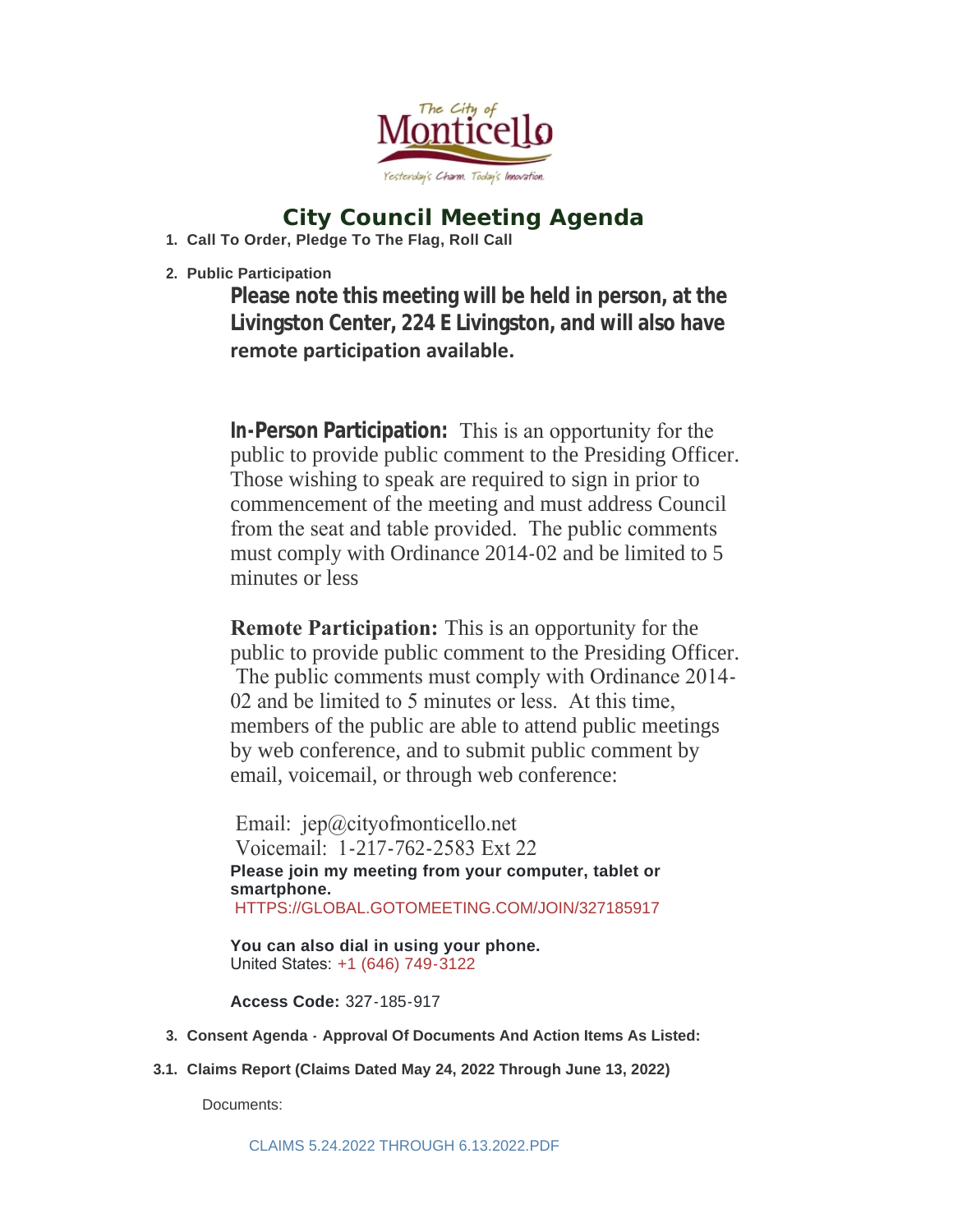**Meeting Minutes – City Council Meeting Minutes, May 23, 2022; City Council Closed 3.2. Session Meeting Minutes, May 23, 2022** 

Documents:

#### [CITY COUNCIL MINUTES 05.23.2022.PDF](https://www.cityofmonticello.net/AgendaCenter/ViewFile/Item/6180?fileID=3903)

**Permit Report – May 2022 3.3.**

Documents:

### [MAY PERMIT REPORT.PDF](https://www.cityofmonticello.net/AgendaCenter/ViewFile/Item/6181?fileID=3904)

## **Fire Report – May 2022 3.4.**

Documents:

### [FIRE MONTHLY REPORT MAY 2022.PDF](https://www.cityofmonticello.net/AgendaCenter/ViewFile/Item/6182?fileID=3905)

**Police Report – May 2022 3.5.**

Documents:

## [POLICE MONTHLY REPORT.PDF](https://www.cityofmonticello.net/AgendaCenter/ViewFile/Item/6183?fileID=3906)

**Treasurer's Report - April 2022 3.6.**

Documents:

# [TREASURERS REPORT 04.30.22.PDF](https://www.cityofmonticello.net/AgendaCenter/ViewFile/Item/6184?fileID=3907)

- **Mayor's Report 4.**
- **Old Business 5.**
- **New Business 6.**
- **Resolution 2022-20: Resolution For Improvement Under The Illinois Highway Code 6.1.**

Documents:

[RESOLUTION 2022-20 MEMO.PDF](https://www.cityofmonticello.net/AgendaCenter/ViewFile/Item/6185?fileID=3912) [RESOLUTION 2022-20 DOC.PDF](https://www.cityofmonticello.net/AgendaCenter/ViewFile/Item/6185?fileID=3913)

#### **Residential Waste Hauler Licensure – Discussion Only 6.2.**

Documents:

[RESIDENTIAL WASTE HAULER MEMO 6 13 2022.PDF](https://www.cityofmonticello.net/AgendaCenter/ViewFile/Item/6186?fileID=3910) [EXHIBIT 1 WASTE HAULER ORDINANCE 2018-47.PDF](https://www.cityofmonticello.net/AgendaCenter/ViewFile/Item/6186?fileID=3911)

- **Aldermen's/Alderwomen's Report 7.**
- **Police Chief's Report 8.**
- **Fire Chief's Report 9.**